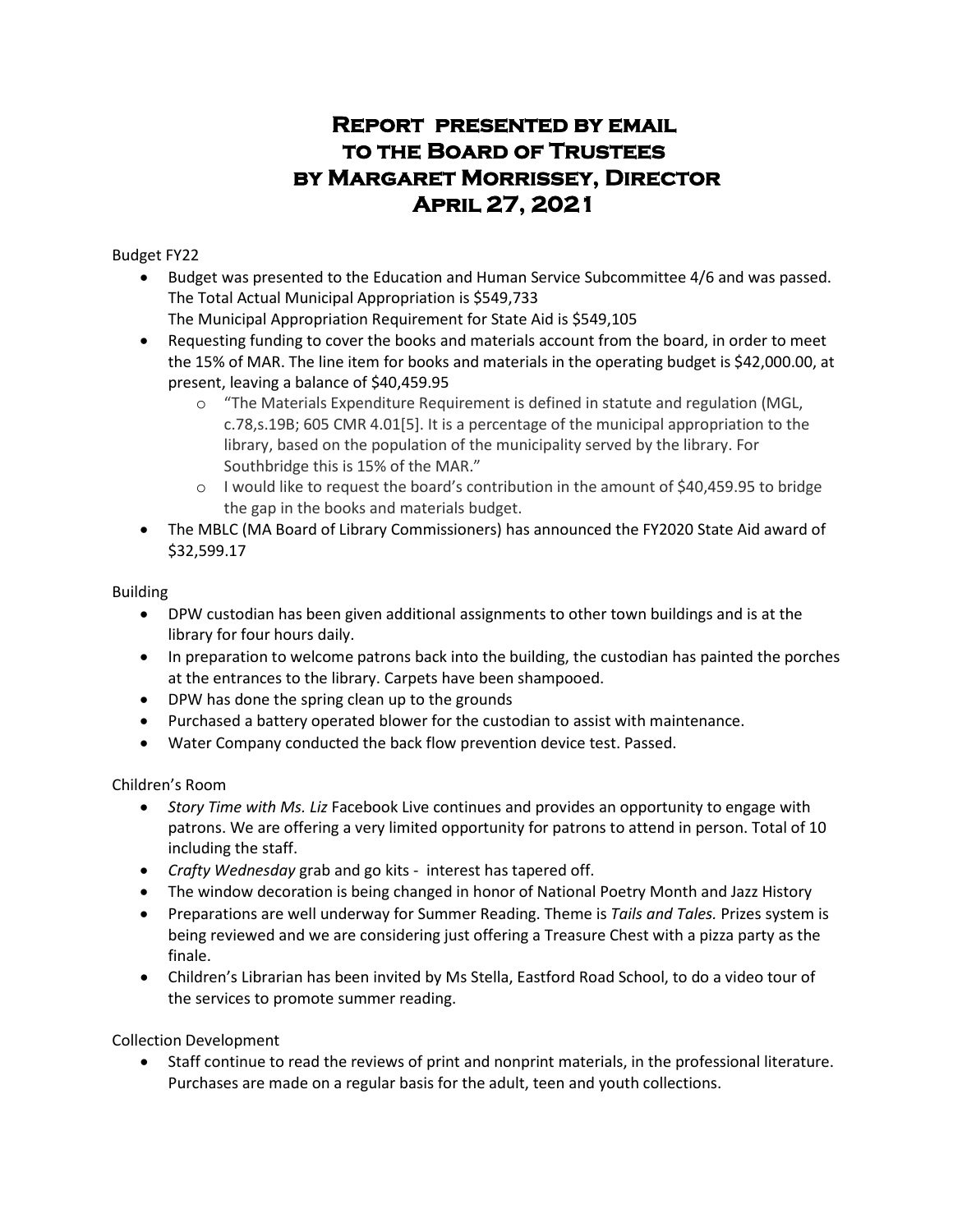- The library has a subscription to Newsbank database which provides access to *Telegram & Gazette*. Does not have *Southbridge News*
- Children's staff completed the review of the collection and weeding project.

## Grants and Donations

- Discussed the ongoing changes with the Southbridge Cultural Council liaison regarding adjustments to the 2020 events schedule for the Local Cultural Council grants. The LCC Grants awarded for the 2020 cycle that were postponed can be rescheduled in 2021 (until 10/15/2021)
- Made an inquiry with the Southbridge Cultural Council for a lighting system for the sculpture and the building and I am preparing more information on the project as the SCC is receptive to the idea.
- Re-imbursed by Dudley Court in the amount of \$35 for restitution 3/29.
- Donation of 1947 *Hilltopper* Cole Trade Yearbook and photograph by Charlotte Carpick.

# Literacy Volunteer Services of Central MA

• Long term Executive Director Holly Christo will be retiring from her position 6/30.

# Outreach

- Poster for the proposed Fire Department is on display in the main hall.
- Monique Cantara of the knitting group donated hats and mittens to New Hope.
- Presented to Rotary Club 4/14 and received lots of positive comments about the library service.
- Request granted to New England Genealogical Society to use a photograph from the digital library – *Girls Club 1916 Centennial Float*
- Food Service Director Ellen Finelli was in contact about summer feeding service and

## Programs

- Performances (funded by the LCC 2020 grant cycle) that were postponed in 2020 due to the pandemic, have until October 15th to be presented.
- Area libraries (Charlton, Sturbridge, Sutton, Oxford and Southbridge) joined together to offer a series of five gardening programs online through the Blackstone Valley Veggie Gardening. Registration required. Attendance numbers were high as there was a wide interest in this series. Another series is being planned. The Southbridge presentation was sponsored by the Josephine Kulis memorial gift.
- In May, we have Aaron Larget-Caplan, composer and guitarist scheduled to play on Thursday, May 13<sup>th</sup> for a virtual presentation, sponsored by an LCC Grant FY20. Aaron returns in September as he was awarded a grant in FY2021 as well.

## Reference

- Director is staffing the service and providing research to questions submitted by telephone, email and on Southbridge interest groups on Facebook.
- Promotion of the recently acquired databases *Brainfuse* on Homework Help and Job Finding is ongoing. We are hoping this will be helpful to the community, especially the students.